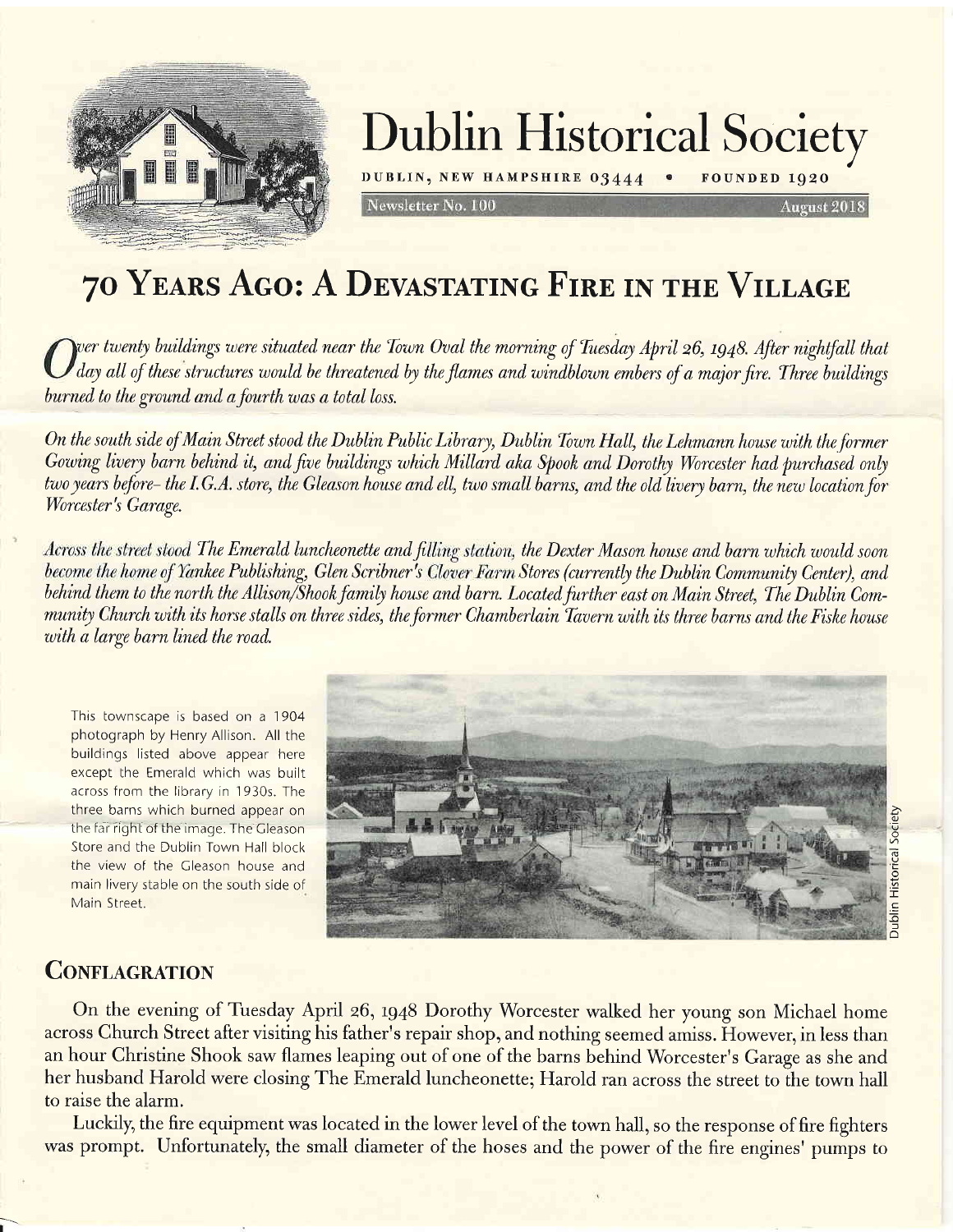bring water 2ooo feet uphill from two ponds was insufficient to bring the fire under control. Conditions prompted Fire ChiefGlen H. Scribner to call other towns for assistance. Gusty winds further complicated containing the fire,with airborne sparks carrying over a quarter mile radius. It was reported that many residents were on their roofs with fire extinguishers and that the wood shingle roofs of the church's horse sheds ignited no less than 2g times. It took the arrival of the larger fire equipment from Keene helped quell the inferno.



This undated, early 20th century photo shows the Cleason house and the old livery stable which would burn in the fire. The store building shown on the right escaped the flames. Note the telephone office sign.

The fire started in a small barn in which the Boy Scouts were storing three tons ofnewspaper they had collected. The flames quickly spread to the adjacent larger barn in which Doris Foote ran The Dublin Shop, a gift shop and dress goods store. Unabated, the fire then consumed an ell of Worcester's Garage rented by carpenter Wendell Blomgren and the garage itself. Flames then spread to the Gleason house which the Worcester's had recently updated and turned into two rental units. Christine Shook wrote, "The whole village seemed doomed - only help from Keene, Marlboro [sic], Jaffrey, Peterboro [sic], Harrisville and Hancock saved the town."

Louisa Lehmann Birch was eight years old at the time and remembers Dublin School boys emptying the contents of her family's house, which stood just to the east of the old Gleason house. She tells of evacuating with her mother, siblings and pets including her horse, Bobby, down the village hill to Ruth and Norm Wight's home, now the Stockwells. There were few trees between those houses at the time, and she vividly remembers seeing a sudden ball of fire and witnessing her mother's fear that their house had burned. It did not burn in large part because Norm Wight sprayed the side of the house with a garden hose during the whole fire.

Christine Shook later wrote to her father Henry Allison, "I was never so scared in my life, and I still can't sleep at night! At one time the Emerald seemed doomed to go, and I moved out everything I could handle. Then the wind shifted and our house and barn seemed sure to go. The barn caught on fire once, but with quick help, they got it out."

Women from Monadnock Grange #103 and the Dublin Community Church set up a canteen to serve coffee and baked goods throughout the night (most of the food was supplied by the two local stores). Traffic continued to travel on Main Street, with curious onlookers sometimes running over the fire hoses, until the state police arrived and created a detour. The telephone operators stayed at the switchboard upstairs in the I.G.A. store until the wires burned, and they lost power.



Christine Shook wrote on a postcard showing the damage, "This shows what remains of Spook's garage and the Geo Gleason house. Note how the back of the l.C.A. Store is scorched. lt's a miracle that the store didn't go – if it had gotten afire, everything else<br>in the center would have gone, too!" The proximity of the store and town hali to the site of the fire is astonishing.

### **AFTERMATH**

Immediately a Fire Relief Fund committee was created to collect money to assist those who lost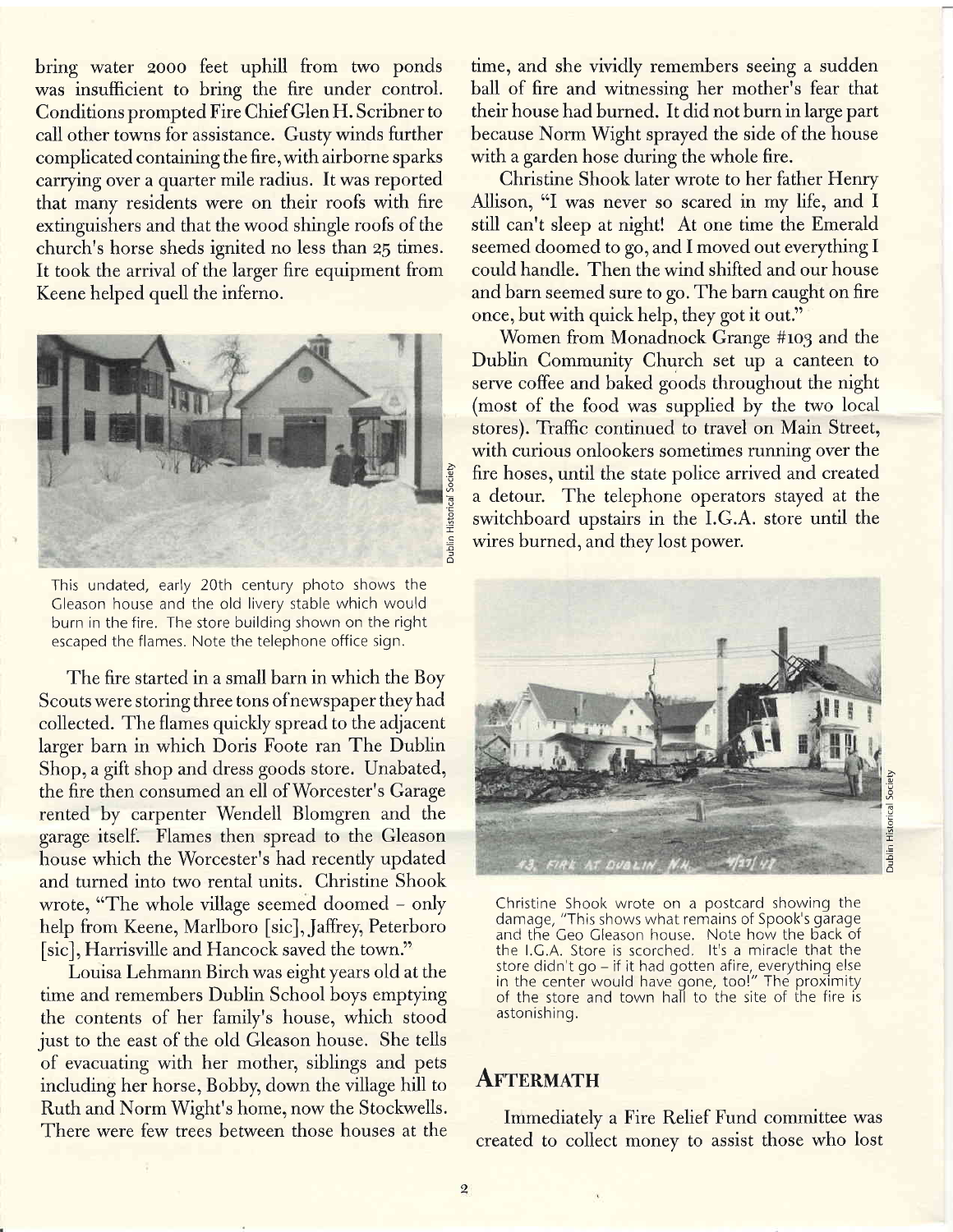property in the fire. The Worcesters lost four of their five buildings and the contents of the garage. Three cars, a trailer, and four boats stored in the garage building were destroyed. Blomgren lost all of his tools and had no insurance. Foote's losses were estimated to be g15oo. In all the estimated loss totaled \$5o,ooo.

The Worcester's tenants, the Kenneth Grant and Harold Coates families, now homeless, were offered housing locally on the Amory estate. Fortunately, much of their furniture had been removed before the blaze reached the house.



An April 27th photo taken from the back of Worcester's Carage showing the charred remains of the Cleason house and the trailer destroyed by the fire. The Lehmann house is on the riqht.

The Worcester's themselves seemed undaunted. Within a week Spook told reporters "that he intends<br>to have a barn moved from his home [on Church Street], which is several hundred yards from the scene of the disastrous fire, and that the building will serve as a temporary housing for the garage business." That barn is still in place behind the police station. In an interview 40 years later Dorothy related, "But somehow everybody said 'When are you going backP' We had very elaborate architectural drawings for a new garage. We couldn't touch it. We could hardly pay the architects. And so we had to give up and build this simple, old concrete block building."

### THE TOWN TAKES STOCK

The town took up the question of upgrading their fire equipment at the next town meeting on March 30, 1949. The warrant article called for authorization "to purchase a new 500 gallon pumper for the Fire Department and install a 5oo or 6oo gallon water tank on one of the present pieces of apparatus...to borrow on notes or bonds of the Town a sum not to exceed twelve thousand dollars." Yes votes totaled 81 and No votes 28, so the article passed by the two thirds majority necessary to fund the purchases. Ironically, just over a year later both trucks helped extinguish a fire caused by an oil heater explosion at the Emerald, which threatened many of the same buildings at peril in the 1948 fire. The pumpers provided water to fight the fire, while hose was laid to a nearby pond. As a result the flames were extinguished before they could spread to Yankee Publishing, whose staff had transferred their mailing list data onto the village oval, just in case.



b .q o

'- o .q=  $\vec{0}$ 

Circa 1 955 aerial view of the village showing the site of the fire and the new Worcester's garage. Note the small white barn behind the store which served as a temporary garage immediately after the fire.

## LAST CALL FOR 2018 MEMBERSHIP DUES

A dues envelope is enclosed for your convenience.